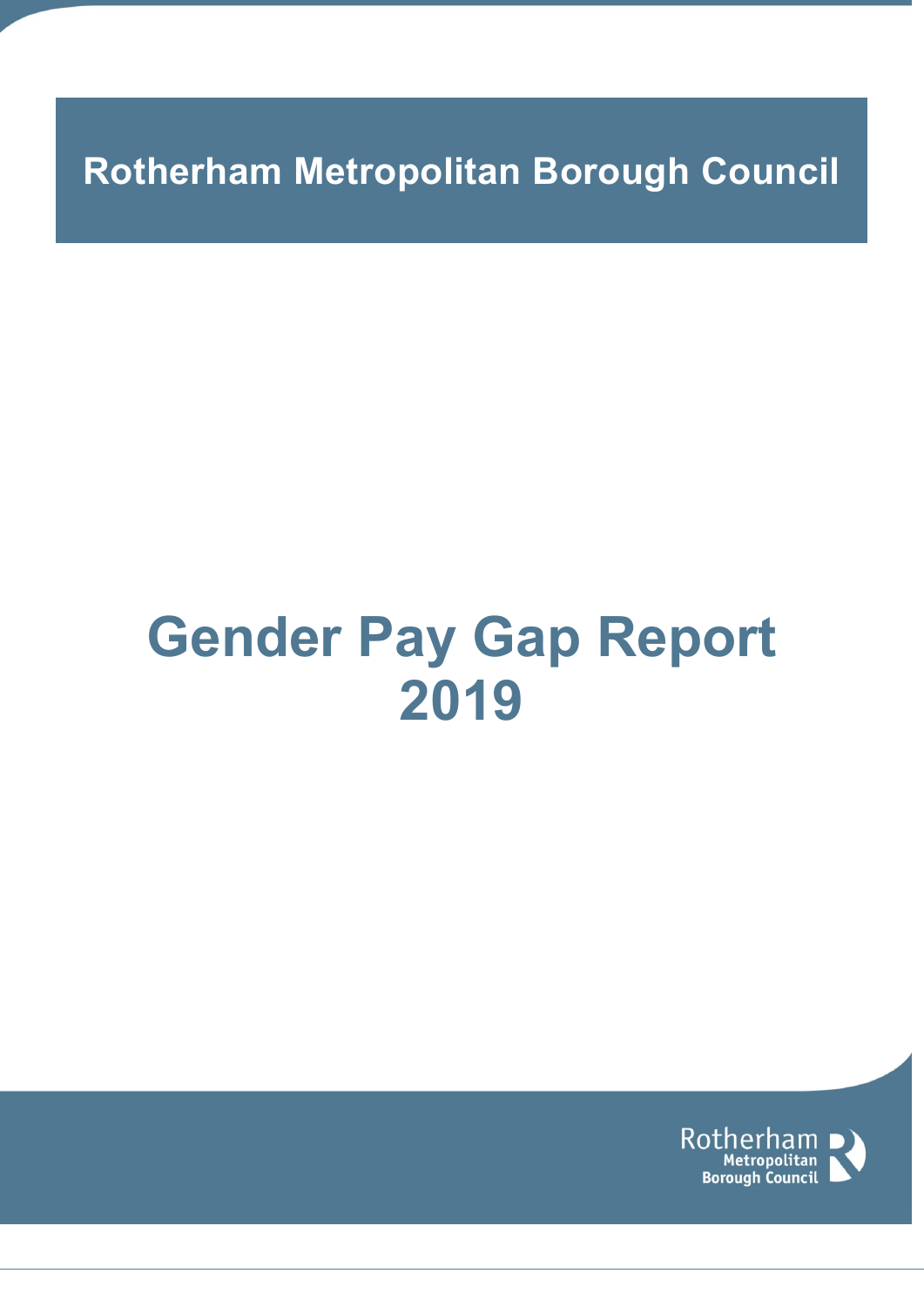## **Introduction**

This is the third year that we have published this report and Rotherham Council remains committed to promoting equality of opportunity, eliminating discrimination and building cohesive and inclusive communities to make life better for its residents, service users, customers and employees.

Our ambition, with the wider Rotherham Together Partnership, is to raise skills levels, increase employment opportunities and remove barriers to good quality sustainable employment for local people. Three quarters of our employees live in the borough and ensuring equality of opportunity for our workforce and tackling workplace exclusion is an important part in achieving the vision and values of the Council.

Fair pay is important for everyone, individually and for society but it is worth pointing out that a 'Gender Pay Gap' is not the same issue as 'Equal Pay'. The Council has a longstanding commitment to a transparent approach to pay and grading and is confident employees receive remuneration within the same grade when carrying out the same or equivalent value work.

The gender pay gap does not stem from paying men and women differently; it is the result of the roles in which men and women work within the organisation and the salaries that these roles attract. The Council is committed to undertaking action which will support a positive reduction in the gender pay gap through development, career progression and not removing lower paid roles from the organisational structure.

During 2018/19, the Council almost doubled the number of new apprenticeships from 36 in 2017/18 to 66 in the year to 31st March 2019. These provide opportunities for new and existing staff to develop their skills and gain qualifications that can support their career progression. Of the 66 apprentices that started during the year, almost 70% (46) were female.

In addition, the Council launched the Rotherham Leader development programme during the year. This leadership development apprenticeship will provide an opportunity for our aspiring managers, regardless of gender, to develop the skills required to progress in the organisation. This will help to strengthen talent pipelines to our most senior roles and ensure women continue to be represented at senior levels in the organisation. Currently, over two thirds of our top 5% of earners and half of the Council's Senior Leadership Team are female.

In the last seven years the Council has seen significant reductions in its gender pay gap with the mean gap reducing from 18.2% to 10.6%. Although these are positive steps, whilst ever a gap remains work will continue to address the imbalance.

We continue to be committed to transparency and fairness. This detailed analysis helps us identify areas for further improvement and will actively inform actions for the Council's Workforce Plan.

**Sharon Kemp Chief Executive Rotherham Metropolitan Borough Council**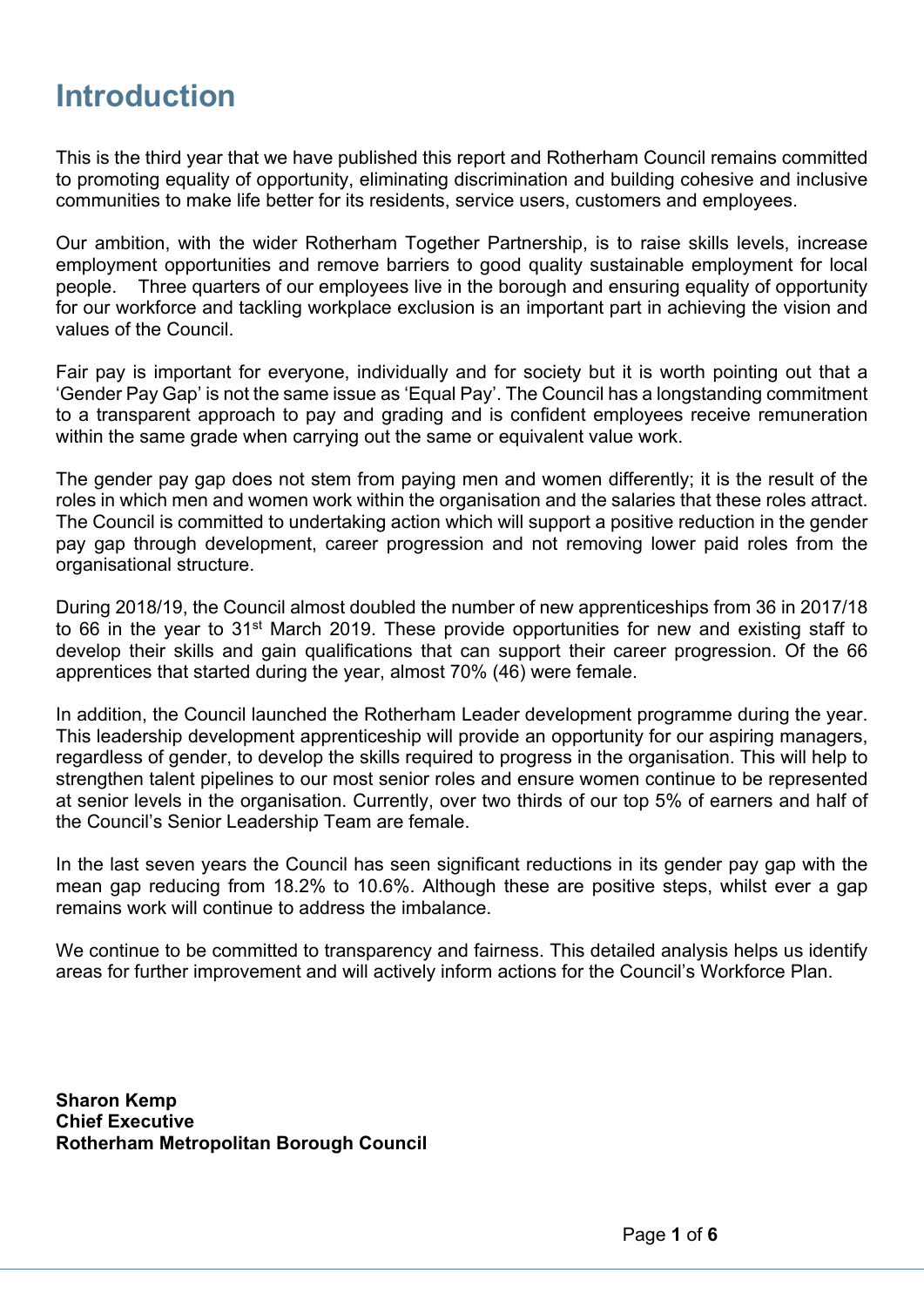## **Background**

The Council is required by law to carry out Gender Pay Reporting on an annual basis in line with the Equality Act 2010 (Specific Duties and Public Authorities) Regulations 2017.

From 2017, any organisation that has more than 250 employees must publish and report specific figures about their gender pay gap. The gender pay gap is defined in the regulations as the difference between the average earnings of men and that of women, calculated relative to men's earnings. These calculations must be made using payroll information correct as on a specific date.

For public sector organisations the specific date, or snapshot date is the 31 March and information on pay gaps based must be published by 30 March each year.

Maintained schools are responsible for publishing their data separately from the Council, which means that schools data is not included in this report.

Data must be published and reported on the following differences between male and female employees:

- Mean gender pay gap in hourly pay
- Median gender pay gap in hourly pay
- Mean bonus gender pay gap
- Median bonus gender pay gap
- Proportion of males and females receiving a bonus payment
- Proportion of males and females in each pay quartile

On the snapshot date of 31 March 2019 the Council had 5025 employees, females accounted for three quarters of the workforce predominantly in part-time permanent positions, whilst the male workforce was predominantly full-time workers in permanent positions. Since 2010 the number of males working part-time has gradually increased to over one in five, compared to almost two out of three females.

Over the same period the number of women in the top 5% of earners has also gradually increased and at the snapshot date sixty five per cent of the Council's top 5% of earners were female and made up half of the Senior Leadership Team.

During the year the Council continued to pay a living wage supplement to its lowest paid jobs to take the minimum hourly rate paid payable up to the UK Living Wage rate of £8.75 per hour. The majority of these jobs were undertaken by female employees working in traditionally low-paid cleaning and catering roles.

The Council has a clear understanding of the overall gender composition of its workforce and regularly monitors its workforce in relation to the other protected characteristics e.g. ethnicity, age, as these can also impact on the extent of any pay gaps.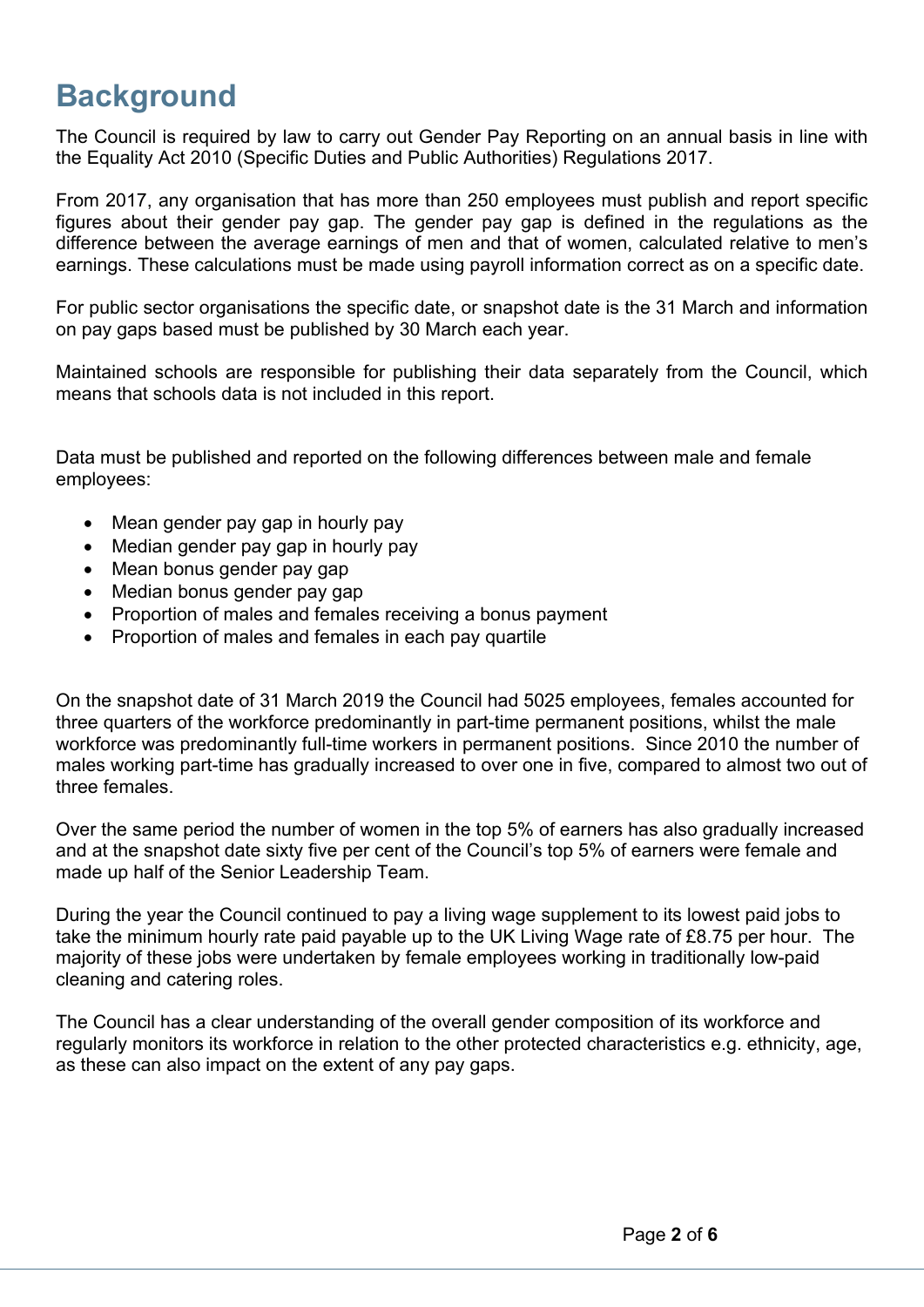# **Data and analysis**

## **Mean and Median Gender Pay Gap**



A positive pay gap indicates that men are paid more than women and a negative pay gap that women are paid more than men

The median gender pay gap for the Council at the end of March 2019 was almost the same as the previous year, increasing slightly from 13.3% to 13.4%. The mean pay gap also increased from 9.9% to 10.6% after falling from 11.5% the previous year. Analysis of the underlying data did not identify any significant change in the gender composition of the workforce compared to the previous year and the change will therefore be down to fluctuations in the number of and demographics of the workforce.

Over the last seven years the Council's mean gender pay gap has reduced considerably from 18.2% to 10.6% and the median from 21.8% to 13.4%.

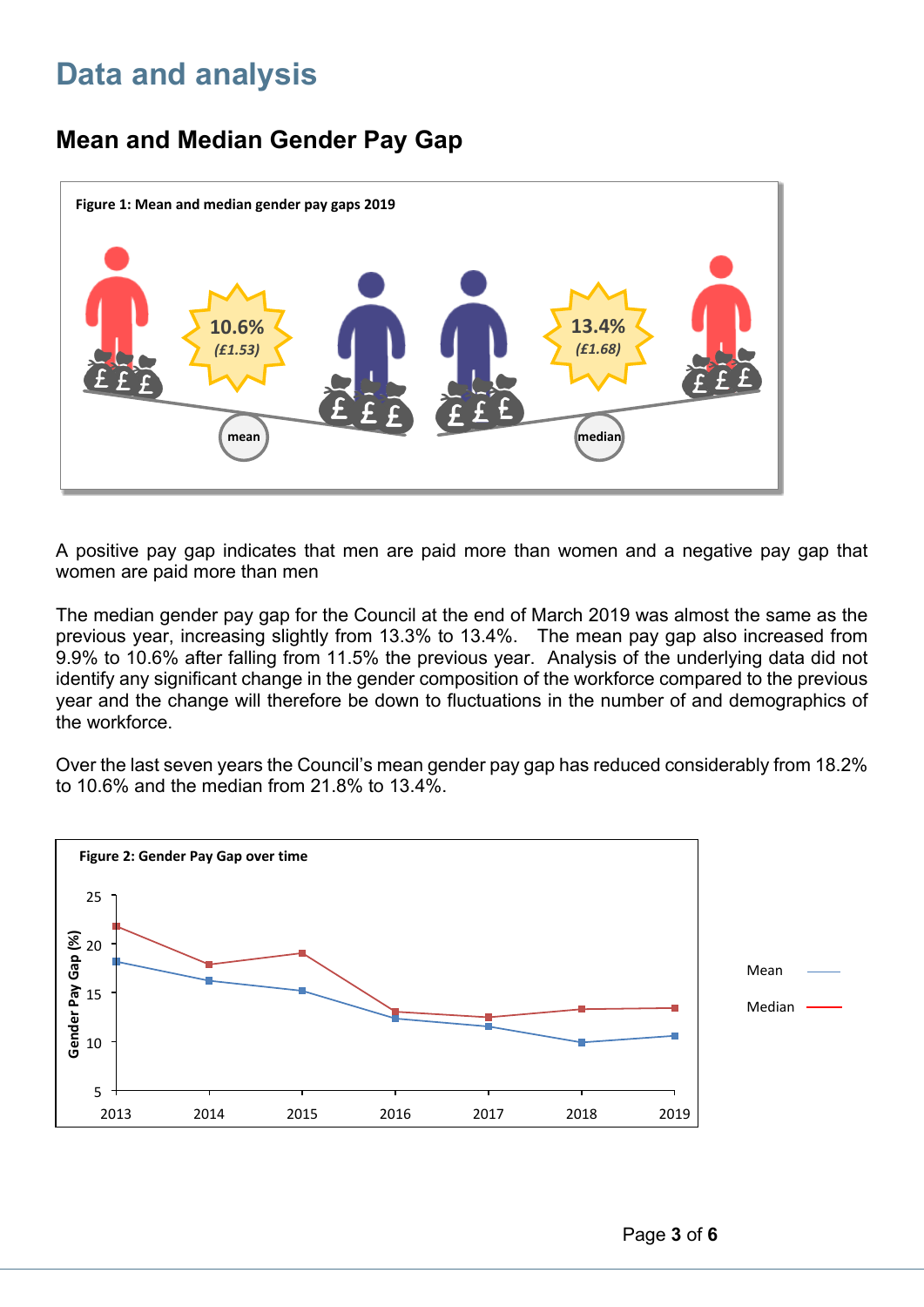

The Council's pay gap shows that men were paid more than women, however, the figures compare favourably with the average UK gap of 17.3%, EU average 16.2% (Eurostat figures published on the European Commission of Justice's website) and the lowest EU countries, Belgium, Italy and Luxenberg who are just below 8%.

Currently there is no legislative requirement to publish information on other protected characteristics, however analysis for BME employees showed the Council had a negative 8.2% median pay gap and negative 4.3% mean pay gap and for disabled employees a negative 6.6% median and a negative 2.6% mean.

The negative pay gaps indicate that both BME and disabled employees are paid more than non-BME/disabled employees.

### **Mean and Median Bonus Gender Pay Gap**

The Council does not operate any bonus schemes.



#### **Proportion of males and females by pay quartile**

The gender distribution in the two middle quartiles is broadly in line with the overall workforce representation. In the lower quartile, where the Council has a larger number of female employees working in traditionally low-paid cleaning and catering roles, there is an over-representation of female workers. The reverse is true in the upper quartile, where the jobs tend to be professionally qualified or dependent on several years of management or other types of experience. Here, women are under-represented.

When looking at the spread of female employees across the quartiles, the ideal would be to see a quarter (25%) of all females in each of the four quartiles; the same goes for male employees. This has almost been achieved for female employees, however, for male employees there is a discrepancy of nine percentage points at the upper and 8% at the lower quartiles.